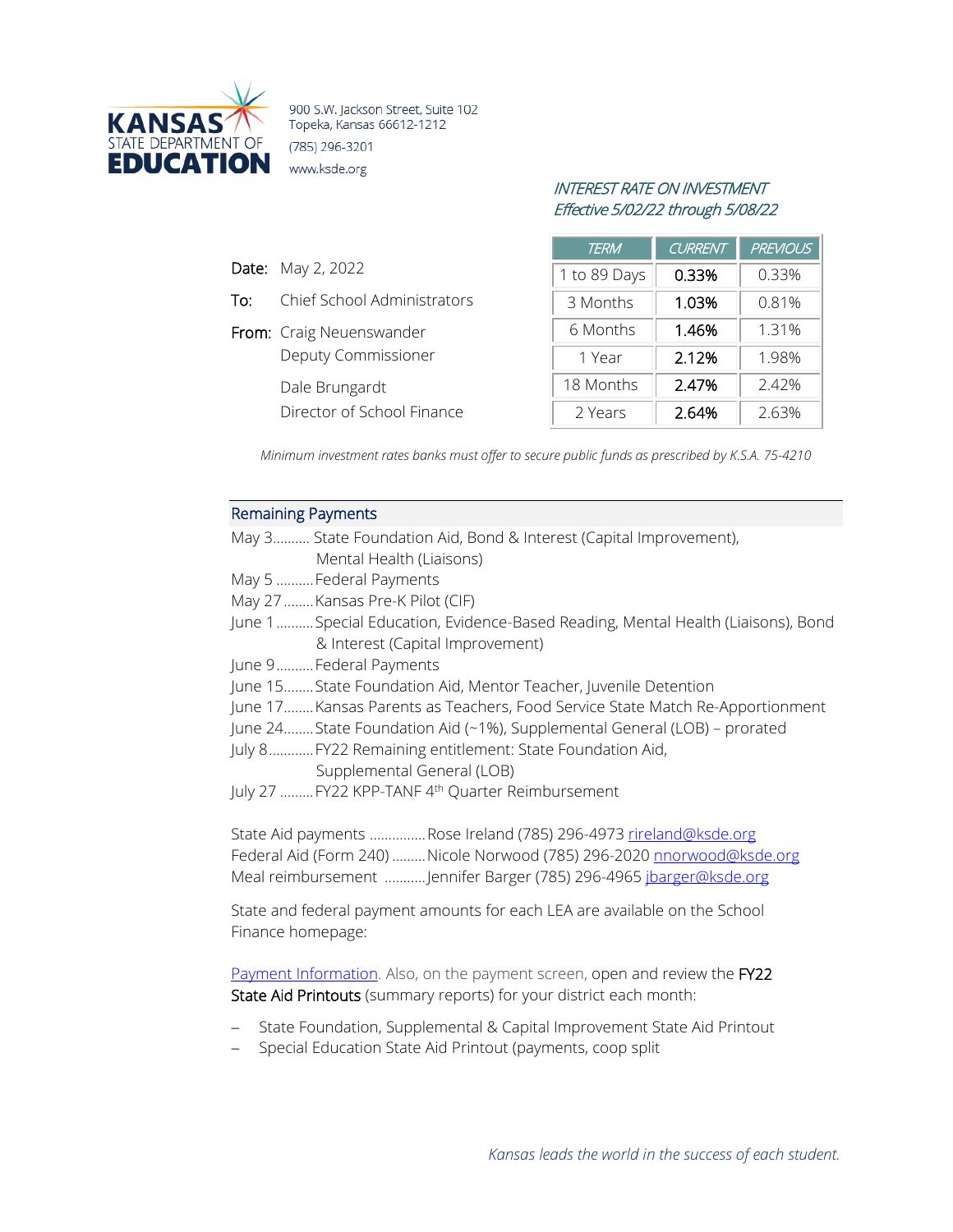### Report Due Dates

| May 1-31  Foundations for School Success (End of Year Survey) Early Childhood                                                                                     |
|-------------------------------------------------------------------------------------------------------------------------------------------------------------------|
| (open May 1-31) Natalie McClane (785) 296-5081                                                                                                                    |
| May 2  Special Education Categorical Aid Personnel System - Final deadline to update<br>CAPS Special Education Personnel - check FTE Discrepancy Report - include |
| homebound Evelyn Alden (785) 296-3868                                                                                                                             |
| May 2-20  Request June Federal Funds (Form 240) if funds available (open May 2-20)                                                                                |
| Nicole Norwood (785) 296-2020                                                                                                                                     |
| May 2-Jun 3. IDEA Application for funds: Title VI-B Flow Through Part 1 - funds for                                                                               |
| 2022-23 school year Christy Weiler (785) 296-1712                                                                                                                 |
| May 9  KIDS Collection EOYA - End of Year Accountability (open May 9-June 30)                                                                                     |
| KSDE Helpdesk (785) 296-7935                                                                                                                                      |
| May 10 Special Education Transportation Claim Form (Form 308) (submit by May 10)                                                                                  |
| Rose Ireland (785) 296-4973                                                                                                                                       |
| May 11  Submit the Kansas Pre-K Pilot (CIF) final expenditure report to                                                                                           |
| Nicole Norwood via email Nicole Norwood (785) 296-2020                                                                                                            |
| May 12 Unencumbered Cash Balances on May 1 (all USDs - open April 29-May 12)                                                                                      |
| Rose Ireland (785) 296-4973                                                                                                                                       |
| May 13-Jun 10. Emergency Safety Intervention (ESI) (in KIAS) Incidents occurring on or                                                                            |
| between 12/1/21 and 5/31/22 Shanna Bigler (785) 296-4941                                                                                                          |
| May 14 Discipline Data Collection (in KIAS) (open May 14-June 30)                                                                                                 |
| Shanna Bigler (785) 296-4941                                                                                                                                      |
| May 16 CTE Pathways Student Data Management (open May 16-August 16)                                                                                               |
| Pathways Helpdesk (785) 296-4908                                                                                                                                  |
| May 16-27. Juvenile Detention Center - Final expenditures (open approx.                                                                                           |
| May 16 - submit by May 27) Nicole Norwood (785) 296-2020                                                                                                          |
| May 16-27. Kansas Parent Education Program - Final expenditures claim form                                                                                        |
| (open May 16-27) Nicole Norwood (785) 296-2020                                                                                                                    |
| May 27 KIDS Collection TASC (Teacher and Student Connection)                                                                                                      |
| (open Sep 7, 2020-May 27, 2021) KSDE Helpdesk (785) 296-7935                                                                                                      |
|                                                                                                                                                                   |

### Special Education Transportation (Form 308) due May 10

Reminder: All LEAs need to submit Form 308 and provide encumbered transportation costs through June 30. *If there are no expenses to report, go online to enter \$0 special education transportation costs and submit this report anyway.*

Our records indicate that 153 districts, interlocals and special education cooperatives have not started the Form 308 needed to calculate the June 1 special education state aid payment. We have received 67 completed reports, and 86 reports are in progress.

Instructions to complete the Special Education Transportation (Form 308) are available on the School Finance website - link here. Under the Manuals heading, select Form 308 Instructions.

If you need assistance, please contact:

- Rose Ireland [rireland@ksde.org](mailto:rireland@ksde.org) (785) 296-4973
- Christi Wyckof[f cwyckoff@ksde.org](mailto:cwyckoff@ksde.org) (785) 296-6321
- Sara Barne[s sbarnes@ksde.org](mailto:sbarnes@ksde.org) (785) 296-4972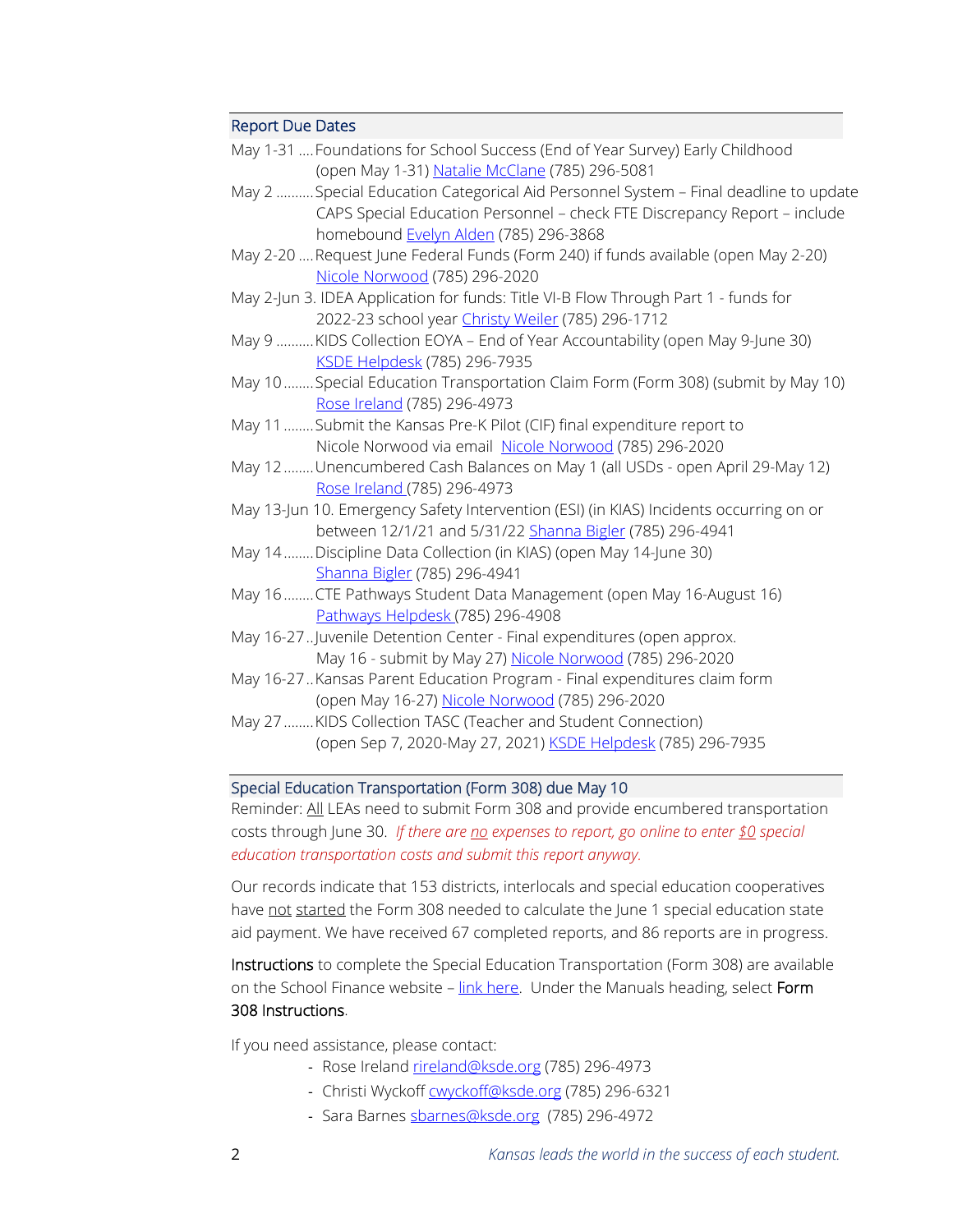#### Questions Concerning Possible Republishing of Food Service Fund

Many districts have seen an increase in revenue due to the Federal Aid Reimbursement for student meals. Since this is due to unanticipated federal funds, districts will not need to republish food service as long as they can determine it is result of additional unbudgeted federal aid. Districts are encouraged to consult with their CPA to make sure republishing is not necessary.

#### Request federal funds to be spent in FY2022 by May 20 (repeat April 18 interest letter)

Please review your federal aid balances now to determine if there are remaining funds which still need to be drawn down during FY 2022 (by June 30). To open the spreadsheet, click on [Payment Information,](https://www.ksde.org/Agency/Fiscal-and-Administrative-Services/School-Finance/Payment-Information) look under the heading FY22 Payments, then select Federal Payment deposited. Another option is to open the Form 240 web application to review current ending balances for each federal grant.

If you have federal aid balances that need to be drawn down in FY22, please request the funds (login screen - [web application Form 240\)](https://apps.ksde.org/authentication/login.aspx) no later than May 20 (payment deposits June 9). Requests submitted for federal funds after the May 20 cutoff date will result in your payment being received in July (start of FY 2023).

Refer to your federal grant award notification letter for the date when the award expires, or contact the KSDE program consultant listed below for assistance. Some grants may allow more than one year to spend down.

If you have questions about how to spend federal funds, contact the KSDE program consultant listed below by email:

| Nicole ClarkTitle I Grants, Title II-A, Rural Low Income, Title IVA |
|---------------------------------------------------------------------|
| Kathleen Mercer Secondary Program Imp. & Perkins Reserve            |
| Karen Maddox Title VI-B Disc Special Project                        |
| Christy WeilerTitle VI-B Pass Thru & Early Childhood Flow Thru      |
| Chris MacyTitle IV 21st Comm. Learning Centers                      |
| Kimberly MuffStriving Readers-LINK Grants                           |
| Trevor HuffmanESSER & ESSER-SPED Grants                             |
| Nicole Norwood Questions on Form 240- requesting payment            |

Submit AMEND form by May 15 if republishing general fund (reminder) IMPORTANT: If you plan to amend the general fund and the hearing will be held later than May 15, please notify KSDE of your intent to republish. Email a pdf copy of the Amend form (notice of hearing) to **kalbright@ksde.org** before May 15.

This will assist our office in determining final general state aid entitlements. Please contact Sara Barnes [sbarnes@ksde.org](mailto:sbarnes@ksde.org) if you have questions.

Guidance to republish General Fund and the factors that impact the calculation of your final "computed" general fund budget are in the April 18 interest letter.